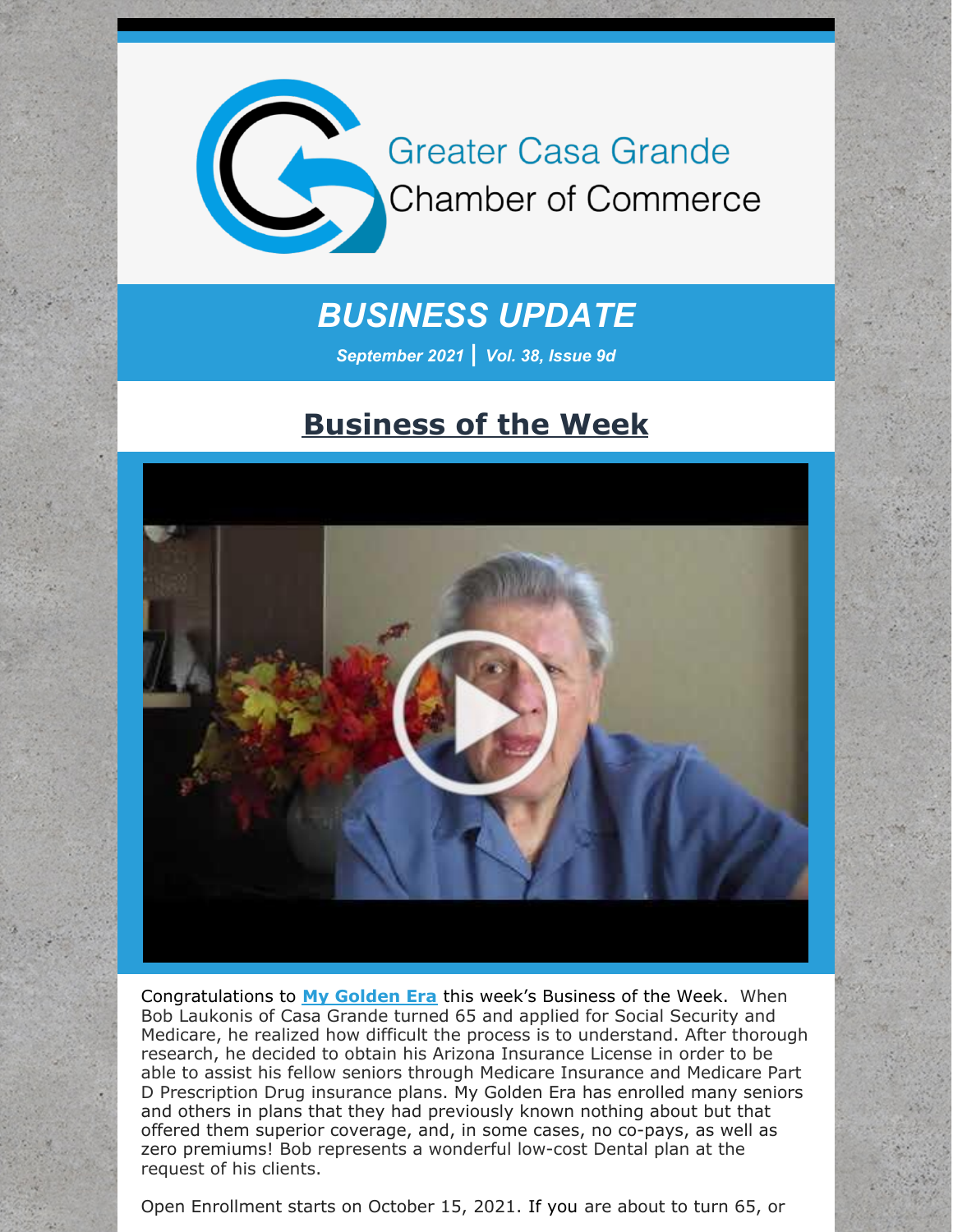are already there, please give Bob a call at 520-421-9302 or 520-251-0878 and see what he can do for you. Tell him the Greater Casa Grande Chamber of Commerce sent you.

# **Chamber Networking Events**

**Register prior to the event on our website by clicking the event links**

### **October [Business](https://cca.casagrandechamber.org/EvtListing.aspx?dbid2=AZCAGR&evtid=23894&class=E) Before Hours Mixer**

Friday, October 8 - 7:30am - 8:30am Hosted by Alluvion Communications at Eva's Fine Mexican Food 665 N. Pinal Avenue, Casa Grande

 $\sim$ Hear what's happening with Alluvion Communications $\sim$  $\sim$ Yummy Breakfast Bites - New Member Plaque Presentations $\sim$  $\sim$ 50/50 CA\$H Drawing $\sim$ 

No charge for Chamber member representatives to attend! \$20 for prospective members to attend.

# **Annual Fall Golf Tournament**

**Friday, November 5, 2021**

8:00am Shotgun Start



11 Mission Parkway South, Casa Grande, AZ 85194

## **[Register](https://cca.casagrandechamber.org/EvtListing.aspx?dbid2=AZCAGR&evtid=20785&class=E) Online HERE for Golf and Sponsorships!**

#### **\* Registration is no longer conducted via email or phone \*** Instead utilize our convenient online registration and payment feature for members only! View the full Chamber Events Calendar any time at **[www.casagrandechamber.org](http://www.casagrandechamber.org)**

**Haven't set up your online Representative Account to register for Chamber events?** 1. Your USERNAME is your first name or your email address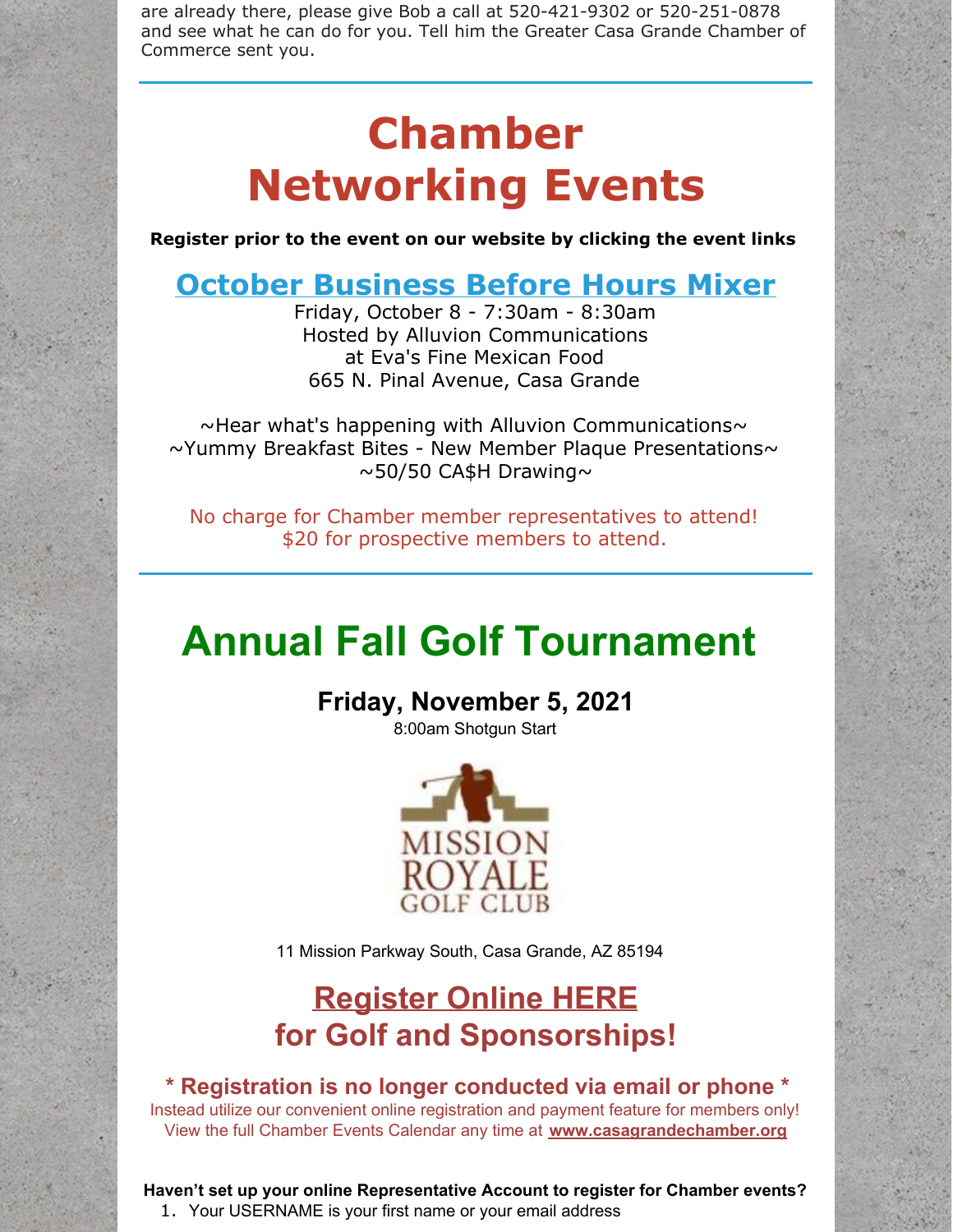- 2. Your PASSWORD can be set or reset by clicking "Forgot your password?" and following the email instructions
- 3. Once your account login is established, you will have access to the complete description of golf and sponsorships
- 4. You may choose to be invoiced, or pay with a credit card at the time of registration
- 5. Once your registration is complete, a confirmation email is sent containing either an invoice or your paid receipt

**\_\_\_\_\_\_\_\_\_\_\_\_\_\_\_\_\_\_\_\_\_\_\_\_\_\_\_\_\_**

#### **GOLF: \$100/person or \$380/foursome**

Includes 18 holes of golf, cart, swag bag, drink tickets, and buffet lunch. On-Course and Fun Hole opportunities! Awards/Prize Ceremony! **Hole in One Opportunity – Win a 2021 Can-Am Maverick Max x3 XRS Turbo RR**

#### **\*\* Additional Team Packages starting at \$480 \*\***

**Packages include valuable, time and money-saving options including:** EXTRA Drink Tickets Tickets for Prize Drawings and 50/50 Cash Drawing Mulligans and Toss-Ups for each player Team Buy-A-Drive Advantage Promotional Opportunities

### **SPONSORSHIP OPPORTUNITIES**

**\_\_\_\_\_\_\_\_\_\_\_\_\_\_\_\_\_\_\_\_\_\_\_\_\_\_\_\_\_**

View full details after setting up your Representative Account on our **[website](http://www.casagrandechamber.org)** Events tab – Chamber Calendar

*19 th Hole Lunch Sponsor - Includes Golf Foursome - \$1000 NEW! Golf Cart Sponsor - \$750 (Exclusive) Beverage Cart Sponsor (Exclusive) - \$350 Drink Ticket Sponsor (2 Available) - \$250 each Coffee & Donut Sponsor (Exclusive) - \$250 Business on the Tee Sponsor (Only 2 Remaining) - \$250 each Mulligan Sponsor (Exclusive) - \$150 On-Course Contest Sponsor (Only 4 Remaining) - \$75 each Tee Sponsor - \$100 Hat Sponsor (Exclusive) - Donate 150 branded Hats Prize Sponsor – Donate a prize for our drawing (\$50 minimum value) Swag Sponsor - Donate 150 branded items for Golfer Swag Bags*

**For more information or if you would like assistance setting up your login access to register for golf and/or a sponsorship, please contact the Chamber at 520-836-2125**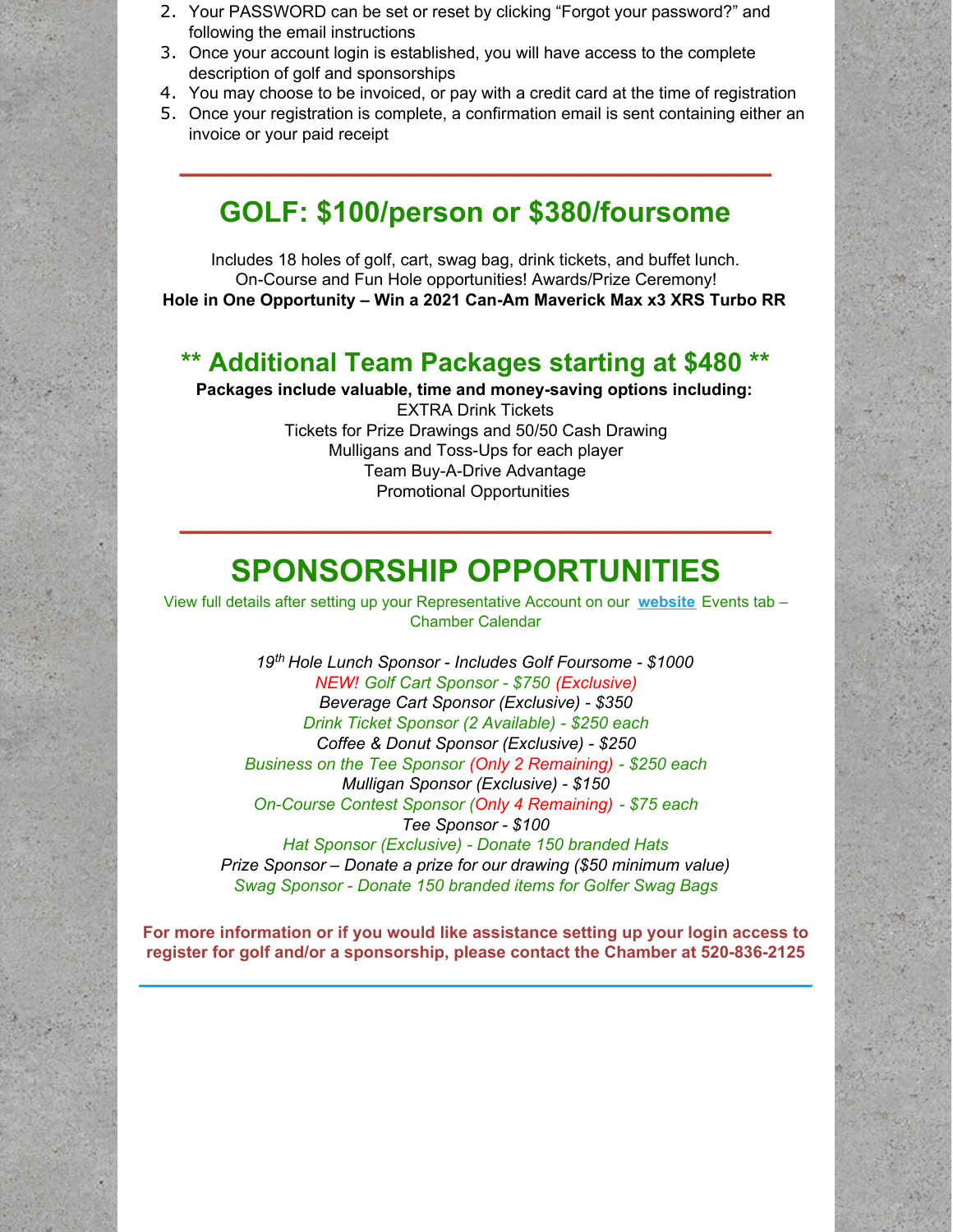

# **September Business After Hours**

We had a lively crowd at the September 22 Business After Hours, hosted by **[Western](http://www.westernbanks.com) State Bank**, 1412 East Florence Boulevard.

Attendees mixed and mingled while enjoying freshly baked pizza paired with adult beverages, and **[Cook-e-Jar](http://www.cook-e-jar.com)** cookies! Our thanks to Terry Strain, Senior Vice President/Business Banking Officer, for hosting this opportunity to make business connections!

Congratulations to prize and  $\Box$  Minute at the Mic $\Box$  winners: Joni Strain, **[Western](http://www.westernbanks.com) State Bank**; John Pantoja, **Great [Western](http://www.greatwesternbank.com) Bank**; Norm Poole, **Military Officers [Association](http://www.smcmoaa.org) of America (MOAA)**; Kevin Connors, **Central Arizona College Small Business [Development](http://www.westernbanks.com) Center**; Taylor, **Western State Bank**, Eddie Ruesga, Prospective Member (Texas Roadhouse, and guest of **[HomeSmart](http://www.homesmartsuccess.com) Success**, and Zoe Cooper, **Casa Grande Valley Newspapers**/Kramer Media. [Congratulations](http://www.pinalcentral.com) to 50/50 Winner, Colleen Bechtel, **Keller [Williams](http://www.advhometeam.com) Legacy One Realty**

Our thanks to prize donors **[Western](http://www.westernbanks.com) State Bank**, **Doan [Restoration](http://www.doanrestoration.com)**, and **Lucid [Motors](http://www.lucidmotors.com)** for supporting events like our Business After Hours!

Business - Connections – Community - Opportunity These are the Chamber's areas of focus...and also a great way to promote our member businesses and Casa Grande community.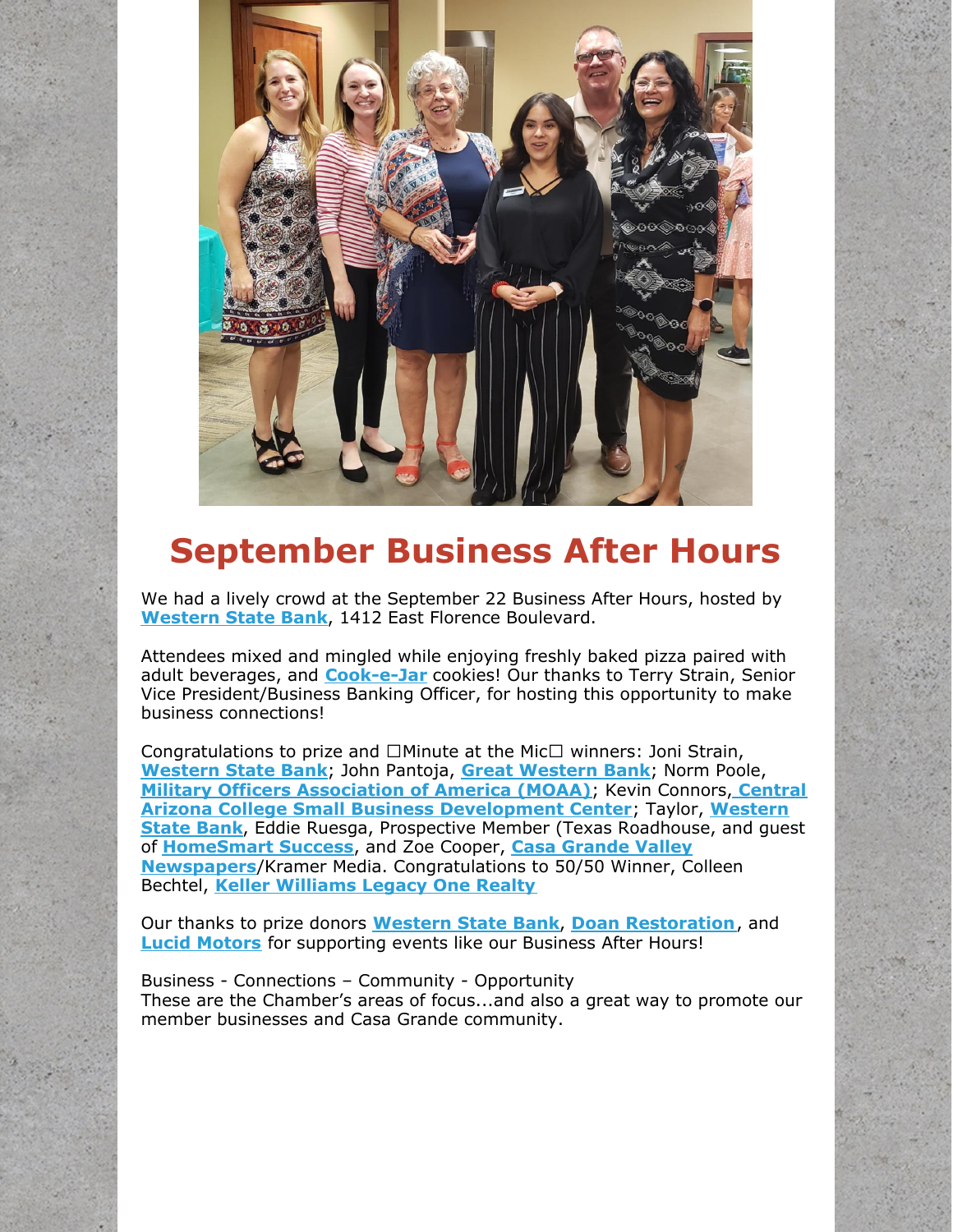

#### **Business Briefs**

The **Arizona [Commerce](http://r20.rs6.net/tn.jsp?f=001SkEbY6S5c_cQ3y1HIaOw0L8jlX9abf_pEcIRRHG4Yi9DmrL60O5qqbS0cIsAlwk8qt5PCLvUm1m7XDGV7FW-AV7fSfGUTj05S6WJYXcAH07nDPiO8eD3s42OpoRYpl-uFgPvFRr52ysAnWQiPnGB1Q==&c=40Rchfu24fH_FSH_SPfTMXFJfdwMX2fJ9RdcTJQdqdoM4_J4K6Yrog==&ch=_uiGZHVIP-vChPUTNtsEjpPTVZUaeuo3h9avpJB2DGRYFnfbn9Takw==) Authority** has announced the following Boot Camp sessions.

Thursday, September 30 | 9:00am | **Building Small Business Value-Strategies for a Successful Sale or Succession of Your Small Business | Learn More and [Register](https://azcommerce.zoom.us/webinar/register/WN_rzgZHB4OTW2y-FAwvjZR1w) Here.**

Tuesday, October 5 | 9:00am | **Packaged for Success: Cyber security tips and tricks to help prevent being foiled by cyber con artists this holiday season | Learn More and [Register](https://azcommerce.zoom.us/webinar/register/WN_uLCAzi4hTLm8jkP_OWDQxg) Here.**

\_\_\_\_\_\_\_\_\_\_\_\_\_\_\_\_\_\_\_\_\_\_\_\_\_\_\_\_\_\_\_\_\_\_\_\_\_\_\_\_\_\_\_\_\_\_\_\_

**Casa Grande [Elementary](http://www.cgesd.org) School** is offering FREE Pfizer COVID-19 Vaccines, Tuesday, September 28, 4:00pm to 7:00pm, at their District Office, 220 West Kortsen Road. The vaccine is approved for age 12 and older, Please bring your medical and prescription insurance card. Ages 12-17 must have a completed consent form, signed by parent or guardian. Learn more, **visit the [Facebook](https://www.facebook.com/events/225970329548744/?ref=newsfeed) Event**.

Enjoy family fun and activities at the annual **Silent [Witness](http://www.casagrandesilentwitness.com)** Anti-Crime Night, Tuesday, September 28, 5:30pm - 8:30pm, at Vista Grande High School, 1556 North Arizona Road in Casa Grande.

\_\_\_\_\_\_\_\_\_\_\_\_\_\_\_\_\_\_\_\_\_\_\_\_\_\_\_\_\_\_\_\_\_\_\_\_\_\_\_\_\_\_\_\_\_\_\_\_

\_\_\_\_\_\_\_\_\_\_\_\_\_\_\_\_\_\_\_\_\_\_\_\_\_\_\_\_\_\_\_\_\_\_\_\_\_\_\_\_\_\_\_\_\_\_\_\_

Saturday, October 2, 3:00pm - 6:00pm, join the team at **Keller Williams Legacy One Realty** at a ["Re-Grand](http://www.advhometeam.com) Opening" event to celebrate the one year anniversary of local ownership of Keller Williams Legacy One by Robbie & Colleen Bechtel. The event will be held at 475 East Cottonwood Lane, and will offer hors d'oeuvres, wine, music and prizes, and a 5:00pm ribbon cutting. RSVP to **[victoria@advhometeam.com](mailto:victoria@advhometeam.com)** or call 520-836-9301.

**[Western](http://www.westernbanks.com/) State Bank** is hosting Shred Week, October 18-22. Bring your documents to 1412 East Florence Boulevard to be shredded, free of charge. Shred program is available at all of their Arizona branch offices. Limit 2 boxes.

\_\_\_\_\_\_\_\_\_\_\_\_\_\_\_\_\_\_\_\_\_\_\_\_\_\_\_\_\_\_\_\_\_\_\_\_\_\_\_\_\_\_\_\_\_\_\_\_

\_\_\_\_\_\_\_\_\_\_\_\_\_\_\_\_\_\_\_\_\_\_\_\_\_\_\_\_\_\_\_\_\_\_\_\_\_\_\_\_\_\_\_\_\_\_\_\_

Mark your calendars for **First [American](http://www.firstamerican.org) Credit Union's** annual Community Shred Day, Saturday, October 23 at 1001 North Pinal Avenue in Casa Grande. Shred the first 5 boxes - FREE! Donations encouraged - and support the Casa Grande Youth Commission. Learn more, contact **[member\\_info@firstamerican.org](mailto:member_info@firstamerican.org)** or visit **[www.firstamerican.org/shred](http://www.firstamerican.org/shred)**.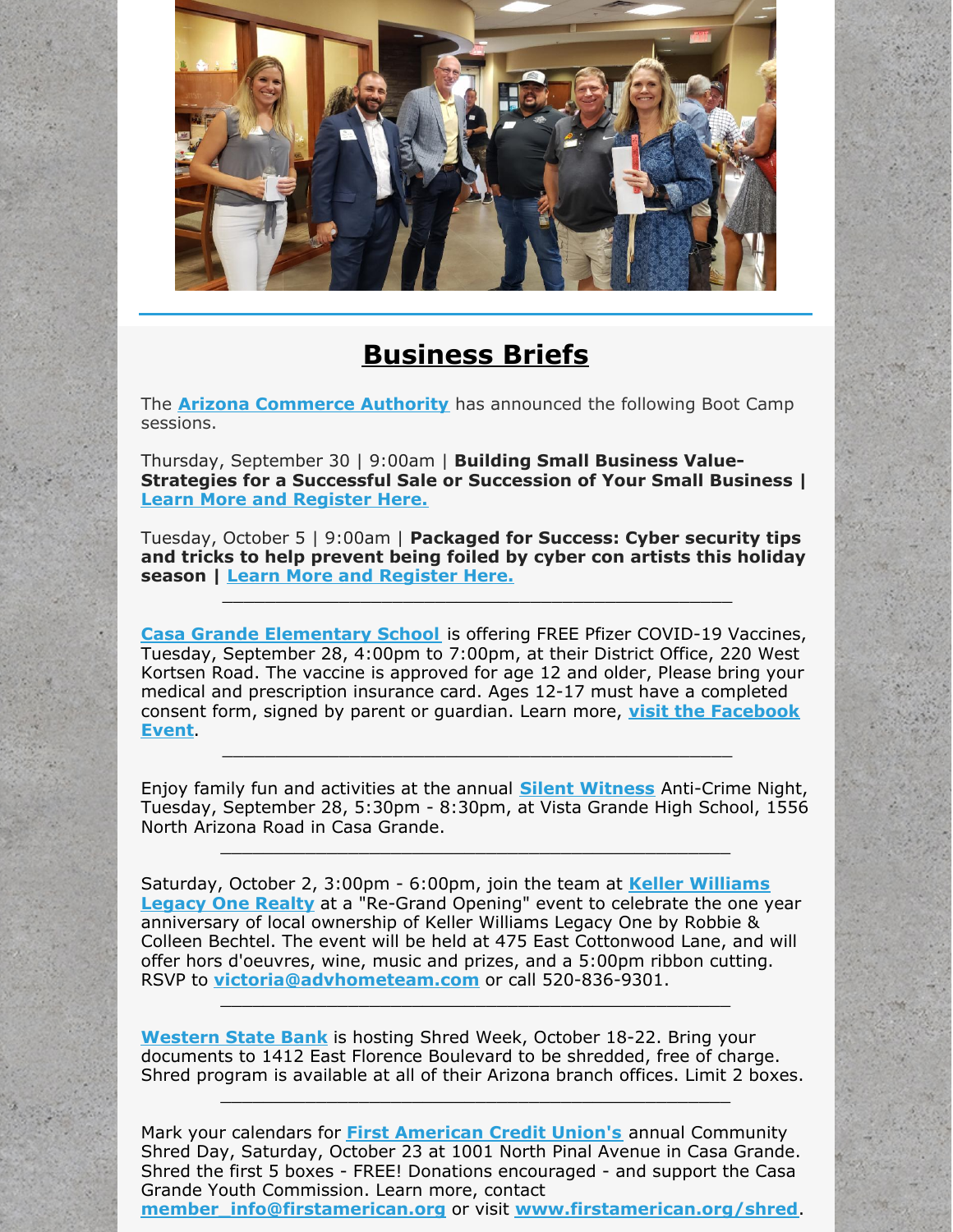**Academy [Mortgage](https://r20.rs6.net/tn.jsp?f=001EN734VFBR0ZW5182MWC7XiScX5aZXIf-MxpOOFzS8OCmPak4uUmITSCk2uuwvCgCaZQ5-UxEK2JWHVDQ7FoLA8w75id_Uix9KmBZtbQ0DCKuOtCFgVehmRzFKMpxezjoaTRoO2eFQIY9HUSXwrFTj6B8KaWTRlb7io4WYesFRMC853xjm-4Ool-BTCL_Js2ZOiU4tj0zLjsRYtFXiXaMtB8VUb3QYysi8mEwAsijzo8=&c=sxxBZ2Lc7UB6pzbS3jycbIGlNDXdj8D_ogD0TSkOZYu07N4pp-wobA==&ch=0d1p0Az7npJT63MUnmUPNO4hj_sy-7R6HjfThGZd2xJ3-FMa2cRIkA==) - Dawn Svoboda** invites you to learn more about mortgages, and invites you for a free consultation. Check out this flyer on **Putting your [mortgage](https://files.constantcontact.com/8c5f2f7b701/9a8b3510-67c0-4f80-8541-343fc4231817.pdf) to work for you** . Learn more, visit **their [website](https://r20.rs6.net/tn.jsp?f=001EN734VFBR0ZW5182MWC7XiScX5aZXIf-MxpOOFzS8OCmPak4uUmITb5NGfAeUMPhoOVntnf6pHVF1qOACoWlzyt1tZX0SsOYAMR8VVrNfitU1xvvM3eFnI6raup7cqe2vCNJQ3RFOH0f_Hy6Dx40upzLm_i02U_wv4AhoOs39yk=&c=sxxBZ2Lc7UB6pzbS3jycbIGlNDXdj8D_ogD0TSkOZYu07N4pp-wobA==&ch=0d1p0Az7npJT63MUnmUPNO4hj_sy-7R6HjfThGZd2xJ3-FMa2cRIkA==)** or call 520-316-1341.

\_\_\_\_\_\_\_\_\_\_\_\_\_\_\_\_\_\_\_\_\_\_\_\_\_\_\_\_\_\_\_\_\_\_\_\_\_\_\_\_\_\_\_\_\_\_\_\_

\_\_\_\_\_\_\_\_\_\_\_\_\_\_\_\_\_\_\_\_\_\_\_\_\_\_\_\_\_\_\_\_\_\_\_\_\_\_\_\_\_\_\_\_\_\_\_\_

It's that time Casa Grande! First place voting is now open for the 5th annual Greatest of the Grande contest! You can vote once per day from now until October 3rd at **[www.GreatestoftheGrande.com](http://www.greatestofthegrande.com/)**. Lots of worthy Chamber member businesses are in the running.

The following is a blog excerpt from **David Rafeedie [Coaching](http://www.davidthecoach.com)**, a Business & Leadership consultant. Titled, "Are Ethics Profitable?," "That ends justify the means thinking says more about one's character rather than what it says about one's business acumen. People are drawn to businesses and people they can trust. If ten people have the skills people are looking for, they will do business with the one they trust. Ask any successful mechanic or doctor." Read **the [entire](https://davidthecoach.com/blog/2021/9/20/are-ethics-profitable) blog here**.

\_\_\_\_\_\_\_\_\_\_\_\_\_\_\_\_\_\_\_\_\_\_\_\_\_\_\_\_\_\_\_\_\_\_\_\_\_\_\_\_\_\_\_\_\_\_\_\_

\_\_\_\_\_\_\_\_\_\_\_\_\_\_\_\_\_\_\_\_\_\_\_\_\_\_\_\_\_\_\_\_\_\_\_\_\_\_\_\_\_\_\_\_\_\_\_\_

**Salt River [Project](http://www.srpnet.com) (SRP)** has signed a contract for its largest solar power plant in Arizona, partnering with solar and storage developer, Clēnera, to build a 400mw solar resource north of [Flagstaff.](https://media.srpnet.com/srp-signs-contract-for-its-largest-solar-power-plant-in-arizona/) Read the **entire press release here**.

#### **YTD City and County Stats**

#### **City of Casa Grande Building Permit [Valuation](https://files.constantcontact.com/8c5f2f7b701/84c4478d-3760-4f46-9502-dc2830f93ddb.pdf) Report**



**Pinal County [Building](https://files.constantcontact.com/8c5f2f7b701/127f484b-aa47-4e53-a199-8d16c71e62ef.pdf) Permits Pinal County [Manufactured](https://files.constantcontact.com/8c5f2f7b701/05d54a4f-6b62-4221-b711-51e6248b4cca.pdf) Home Permits Pinal County [Income](https://www.azeconomy.org/data/pinal-county/) and Labor Force Stats**

**Tax Collections by [Municipality](https://files.constantcontact.com/8c5f2f7b701/43e84b46-bf60-4678-9fa8-e1fa813fb0b1.pdf)**

**AZ [Taxable](https://files.constantcontact.com/8c5f2f7b701/41029875-193f-4550-976a-2ed3c87b2c24.pdf) Retail Sales by County**

**AZ [Taxable](https://files.constantcontact.com/8c5f2f7b701/e03e2929-e6d7-4937-883c-47322c2692a7.pdf) Remote Seller Sales by County**

#### **Membership has its benefits!**

**Did you know...** The Greater Casa Grande Chamber of Commerce will provide **Certificates of Origin at no cost to Chamber-member businesses**? This is a significant money-saving benefit to our members who are manufacturers, processors, and distributors. For more information, contact the Chamber at 520-836-2125, or **email our [office.](mailto:president@casagrandechamber.org)**

**To learn more about other [membership](https://casagrandechamber.org/member-benefits/) perks**, contact Ken Saltzmann at the Chamber, 520-836-2125, or **[membership@casagrandechamber.org](mailto:membership@casagrandechamber.org)**.

#### **Meet Your 2021 Chamber Board of [Directors](https://casagrandechamber.org/board-of-directors/)**